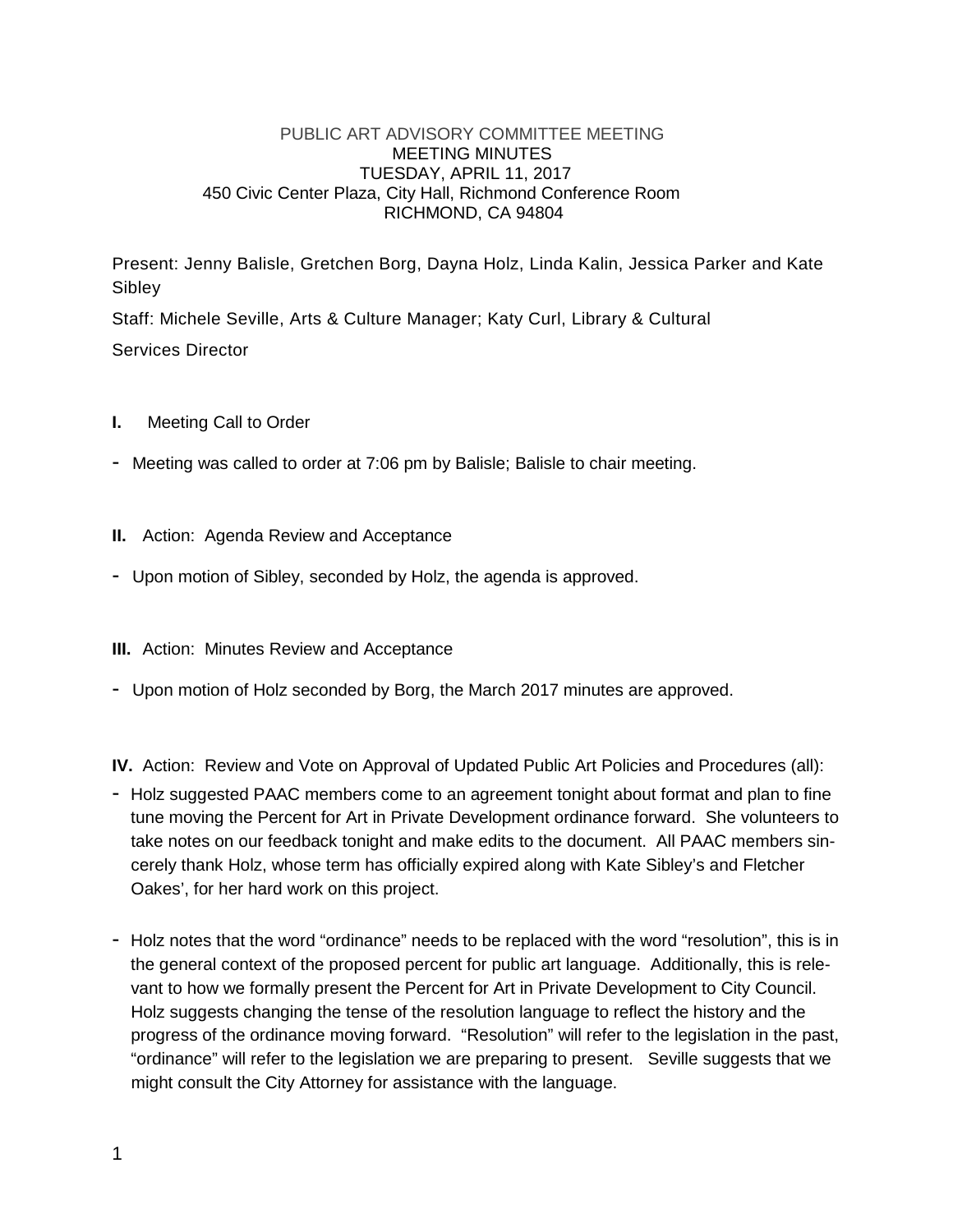- Holz helps committee members to review the other parts of the document by summarizing sections. Balisle suggests that we use more acronyms in this document for easier read; Seville recommends using the full language. A brief discussion ensues about where to locate the table of contents and to include the definitions at the beginning of the document.
- Sibley compliments Holz on her ability to resolve some of the issues that got stuck in the past. Everyone at the table nods in agreement in appreciation of Holz.
- There are some sections of the Policies and Procedures document that require updates. Borg mentions that the City must present to the public a "one-stop-shop" for describing requirements for permitting and planning public art projects.
- Holz brought up the issue of coordinating with the City's Planning Departmenl; asked Curl if she had anything specific to report based on her meetings with the Planning Director. Curl said that she is not on top of the current iteration of our ordinance and language issues. Holz expresses frustration with Curl's involvement as a liaison in this process. Asks why she (Holz) is left out of the conversation while Curl is the liaison who is unable to perform this function? No resolution from Curl on this issue.
- Lina Velasco is the person in Planning with whom we should connect. Sibley suggests that we approve the Policies and Procedures document in "spirit" with the discussed changes and updates, but that we contract with Holz moving forward to do this revision work.
- Holz wants to move forward with the ordinance so that it accurately reflects what is happening, including at the Planning Department level. Sibley suggests that we review the document to assess what the Planning Department needs to weigh in on and other major questions. For example, how does the City determine what the building development costs are? Sibley suggests that we might only need Planning to weigh in on sections 4, 5, 6, and 7.
- Holz walks PAAC members through the review process (she used the city of Berkeley as a reference to build out this review process.) The review process is closely monitored with strategic PAAC involvement to ensure, for example, someone's sister- in-law is not being given public art funds, and additionally ensure that the community has an active voice in the art that is being created.
- The section on Term limits 6.5: Kalin provided a recap on her research. As PAAC is technically a sub-committee, we might have committee members approved by the Richmond Arts & Culture Commission (RACC) and have unlimited terms so we can eliminate the issue of brain drain, or losing exceptionally qualified and experienced members. Curl expresses confusion about our organization as a subcommittee.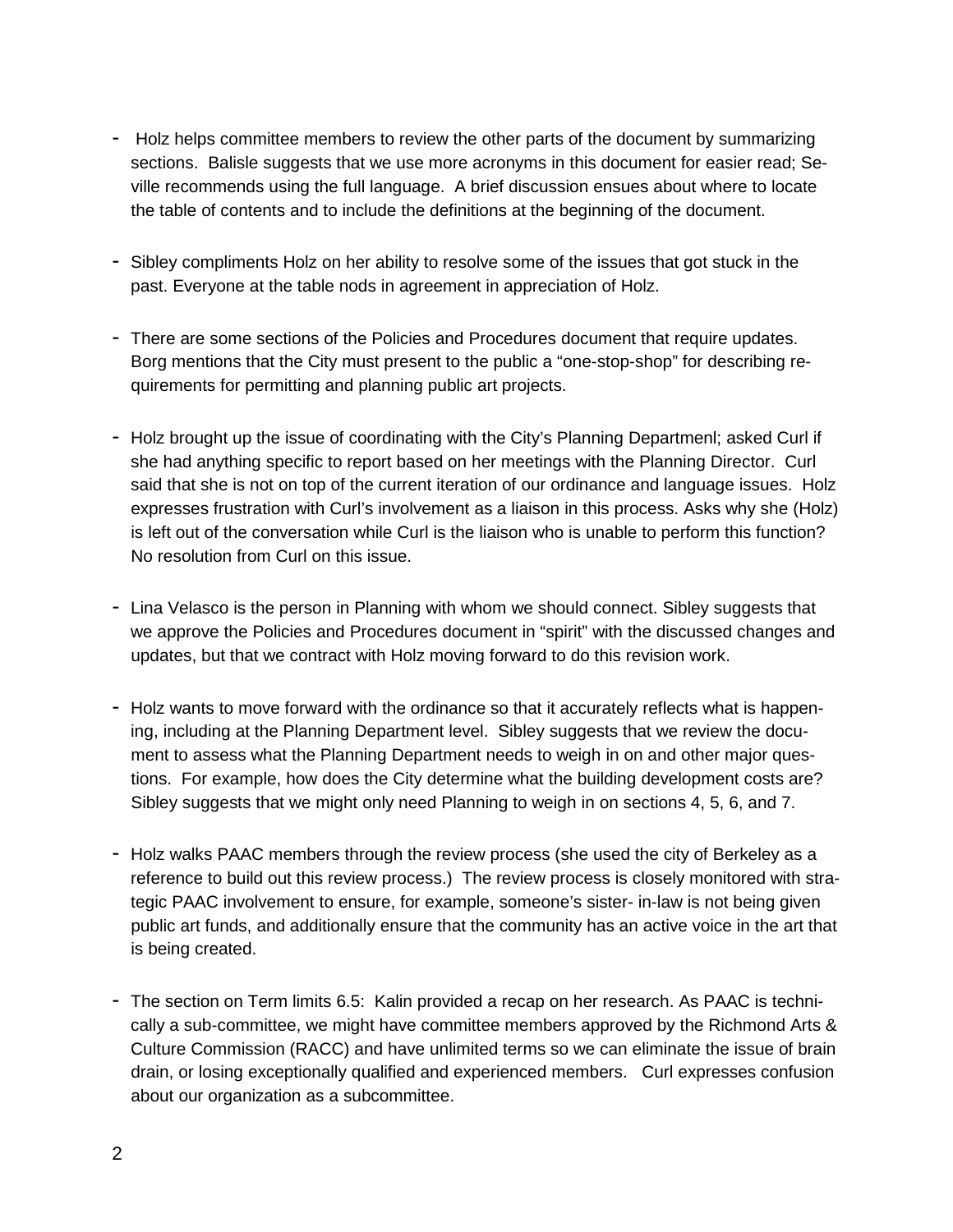## - Sibley proposes:

*The PAAC moves acceptance of Draft V-12 of the Public Art Program Policies and Procedures as a conceptual document to be further revised following discussion with the City's Planning Department on sections 4 through 7; that Dayna Holz be invited to continue working on revisions to the document; that the changes discussed on April 11, 2017 (ie: resolution vs ordinance, PAAC appointments and term limits) be incorporated into the document and that staff and Ms. Holz will meet with the Planning Department to discuss the above named sections.*

Borg seconds; motion passes. All praise Holz highly because Holz is awesome (*editorial comment from note taker Jessica Parker.)*

- **V.** Discussion: Public Art In Private Development First Reading Date 5/2/17 (All):
- Jeff Wright and Kit Pappenheimer have purchased the entire San Pablo Harbor waterfront, which they are turning into a "boatel". They have offered to support the Percent for Art in Private Development ordinance before the City Council.
- Kalin found a small typo on page 5 second paragraph, (needs a space.)
- The first reading of the ordinance is on  $5/2/17$  and all PAAC members are encourage to attend. We should show up to support the ordinance; hopefully it will go through the consent process easily. We need to start mobilizing supporters. The mayor did ask for the "trigger" language to be included in the first reading. Curl mentioned that the Mayor wanted the "trigger" language to be included in the housing section. The City Attorney will advise.
- **VI.** Report on Possible Public Art Donation to City (Seville):
- Isaac Romano has proposed gifting the City of Richmond with a public art sculpture and fountain based on the theme of peace. Staff, along with PAAC members Parker and Kalin has participated in phone conferences with Councilmember McLaughlin about the project since February 2017. In March Staff sent Romano a checklist of items that the City requires for all public art donations, indicating that the City's requirements must be met before it can enter into any discussion about accepting a public art project on spec. There are a number of issues relating to the site, scale of the sculpture, the quality of the art, and the political issues around the proposed piece. Parker gave a brief update, as did Seville. Kalin complimented Seville's polite, egalitarian email.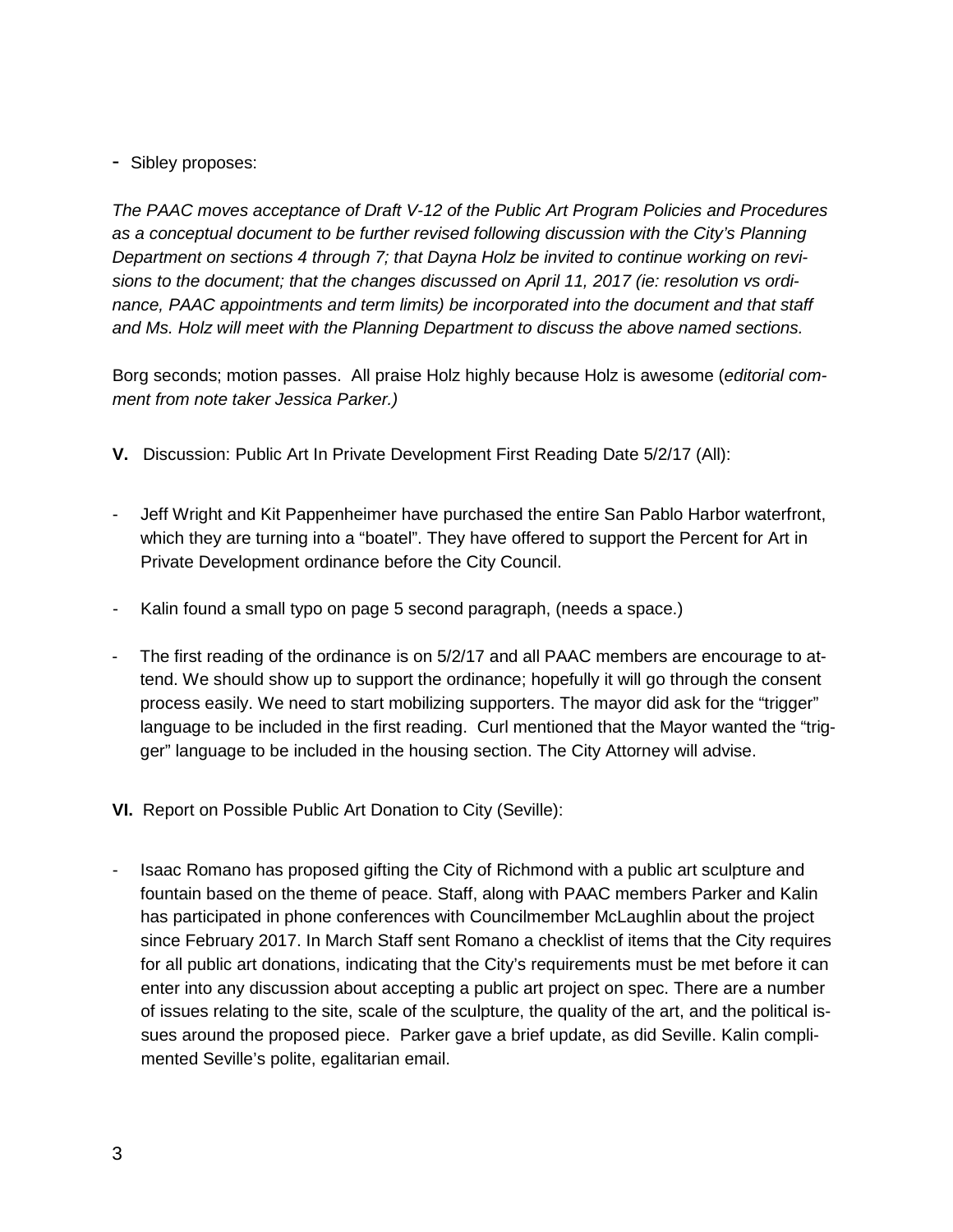- Kalin wanted PAAC members to know that Romano answered a specific question about the proposed art installation with a photo of himself with George McGovern. Seville adds that we are being diplomatic with our process; making this more like a grant application process.

**VII.** Staff Report (Seville):

- Seville recommends that we read the staff report for a detailed overview.
- Port sculpture has been budgeted. There has already been Phase 1 soil testing. We need to determine if a Phase 2 test is needed. Lina Valesco from Planning is working with us on that. WETA is about to break ground on improvements to the ferry terminal area. A budget request of \$30k has been added by Staff for FY 2017-18 to include concrete around the public art which was not included in the initial scope of service, and was added by the City Attorney for ADA reasons. Seville is working on this.
- Borg asked how many people applied for the LOVE YOUR BLOCK grants. Seville resounds that there were three grants with a public art element; now two. The two that remain include murals: one at the entrance to Parchester Village, and one at a community garden on Fred Jackson Way.

**VIII.** Farewell and Thank You To Sibley, Holz and Oakes:

- Everyone is sad to lose these three extremely valuable members of PAAC. They bring an enormous amount of skills, passion and joy to the committee and remaining members have many holes to fill in their absence.
- **IX.** Announcements (All):
- RYSE Center is performing a play called *Richmond Renaissance* the first weekend of May 2017 at El Cerrito High School.
- The second weekend of May 2017, Contra Costa Chorale is performing Brahms.
- The School District art show is at the Richmond Art Center (RAC). Thursday marks the opening reception at RAC; Borg's friend Carol is going to the show and is interested in joining PAAC.
- Borg and her son Alex conducted a survey about Public Art and updated the accompanying document with new important information. Borg suggests that we include pictures and maybe we can invite Oakes to photograph.